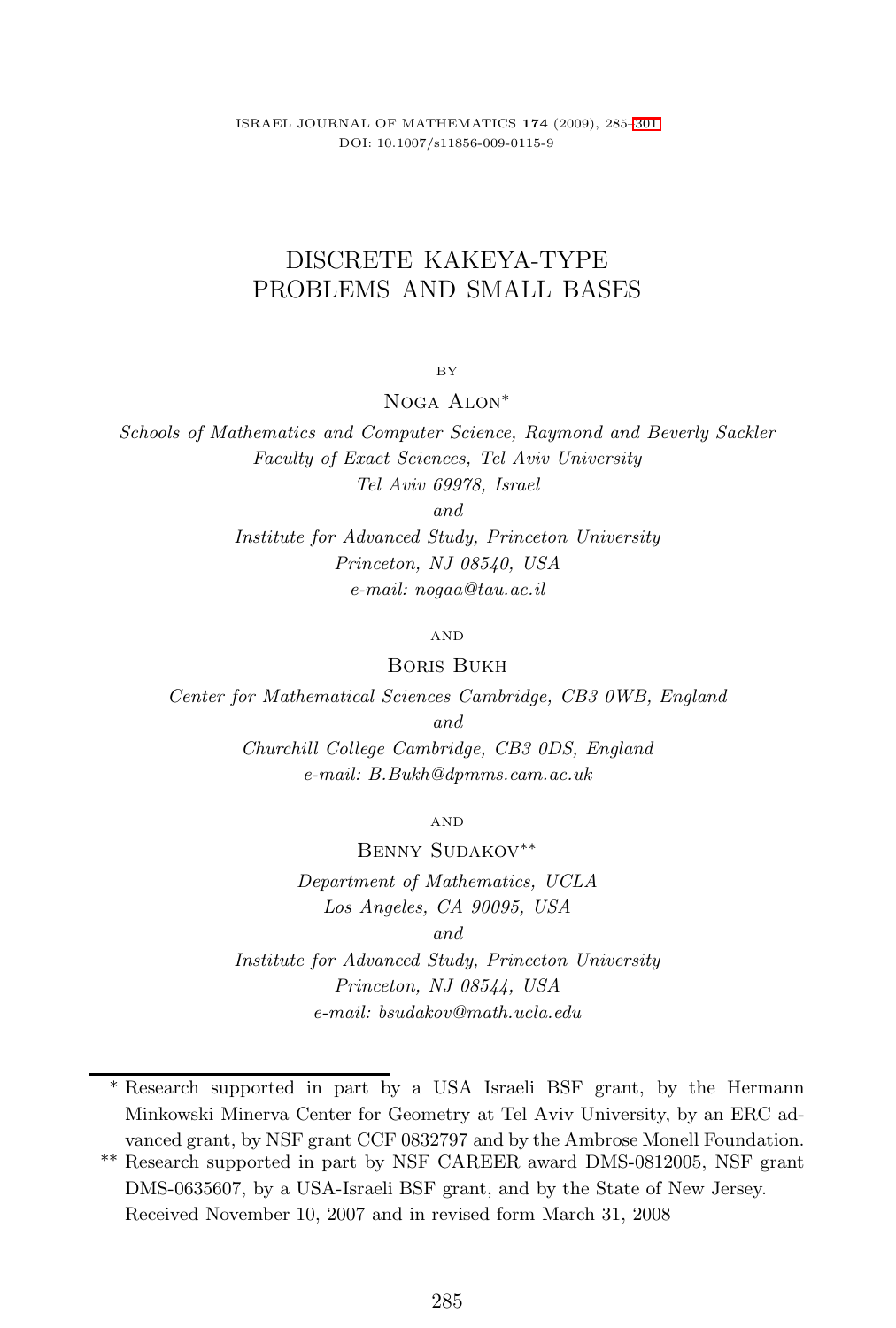#### ABSTRACT

A subset  $U$  of a group  $G$  is called  $k$ -universal if  $U$  contains a translate of every  $k$ -element subset of  $G$ . We give several nearly optimal constructions of small  $k$ -universal sets, and use them to resolve an old question of Erdős and Newman on bases for sets of integers, and to obtain several extensions for other groups.

## 1. Introduction

A subset U of  $\mathbb{R}^d$  is a Besicovitch set if it contains a unit-length line segment in every direction. The Kakeya problem asks for the smallest possible Minkowski dimension of a Besicovitch set. It is widely conjectured that every Besicovitch set has Minkowski dimension  $d$ . For large  $d$  the best lower bounds come from the approach pioneered by Bourgain [\[5\]](#page-15-0) which is based on combinatorial number theory. For example, in [\[6\]](#page-16-1) it is shown that if every set  $X \subset \mathbb{Z}/p\mathbb{Z}$  containing a translate of every k-term arithmetic progression is of size at least  $\Omega(p^{1-\epsilon(k)})$ with  $\epsilon(k) \to 0$  as  $k \to \infty$ , then the Kakeya conjecture is true.

In this paper we address a related problem where instead of seeking a set containing a translate of every  $k$ -term arithmetic progression, we demand that the set contains a translate of every k-element set. We do not restrict the problem to the cyclic groups, and consider general (possibly non-abelian) groups. Given a finite group G, we call a subset U of G k-universal if U contains a left translate of every k-element set. More generally, we say that  $U$  is k-universal for  $X \subset G$ , if for any k-element set  $W = \{w_1, \ldots, w_k\} \subset X$  there is a  $g \in G$ such that  $gW = \{gw_1, \ldots, gw_k\}$  is contained in U. We are interested in small k-universal sets for  $k > 1$  (for  $k = 1$  any one-element set is universal).

Since U contains  $\binom{|U|}{k}$  k-element subsets, and the orbit of a k-set under (left) multiplication by G has size at most  $|G|$ , it follows that  $\binom{|U|}{k} \geq {\binom{|G|}{k}}/|G|$  for any  $U$  that is  $k$ -universal for the group  $G$ . From that it is easy to deduce that  $|U| \geq \frac{1}{2}|G|^{1-1/k}$ . It is natural to wonder how sharp this lower bound on the size of k-universal sets is.

Question: Is it true that for every integer  $k > 1$  there is a constant  $c(k)$ such that every finite group  $G$  contains a  $k$ -universal set of size not exceeding  $c(k)|G|^{1-1/k}$ ? If so, is there a universal constant c such that  $c(k) \leq c$  for all  $k$ ?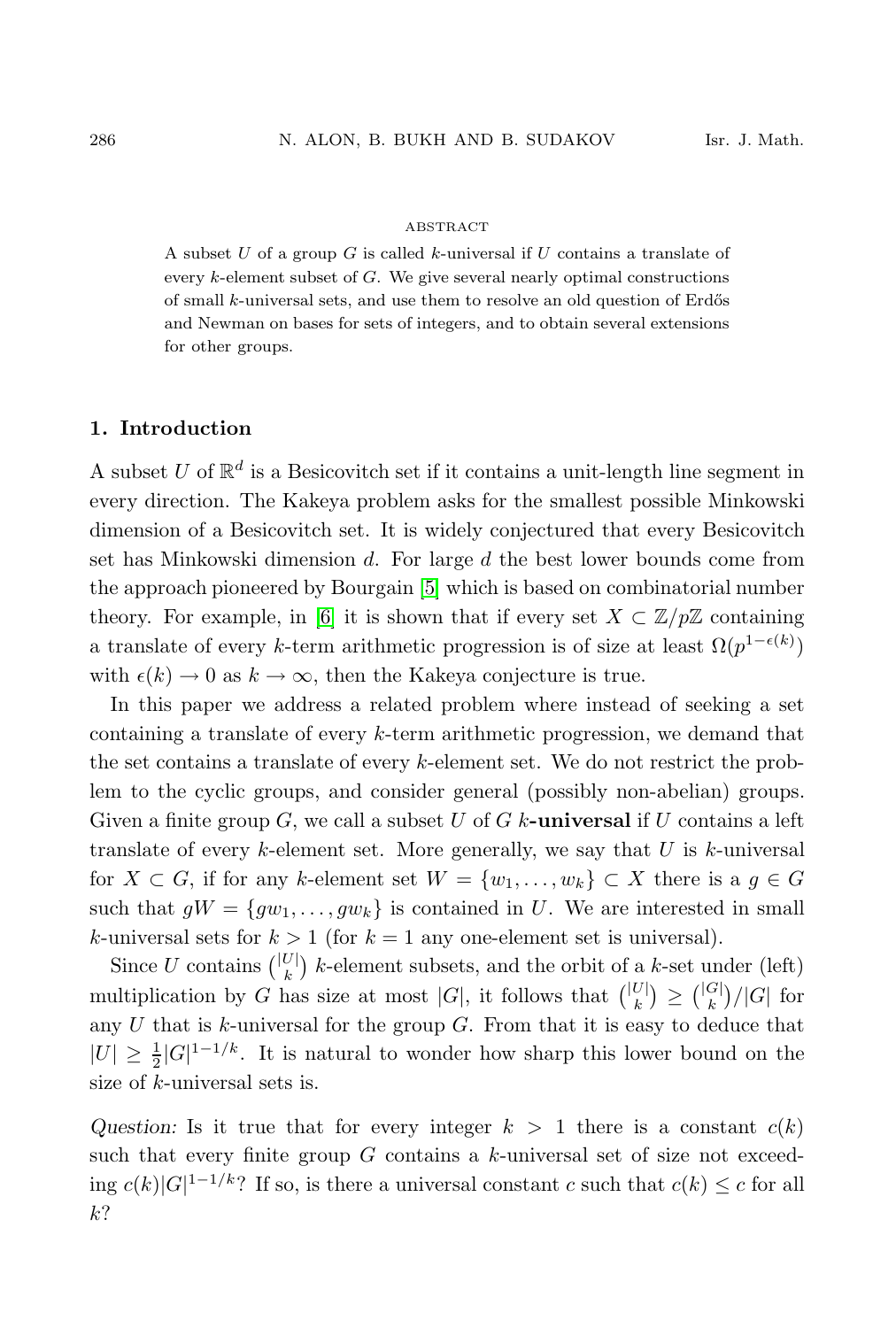Efficient constructions of k-universal sets are hard to come by. For  $k = 2$  the problem was solved by Kozma and Lev [\[12\]](#page-16-2) and independently by Finkelstein, Kleitman and Leighton [\[9\]](#page-16-3) who showed that the easy lower bound above is tight.

THEOREM 1.1: For every finite group G there is a 2-universal set  $U \subset G$  of size not exceeding  $c|G|^{1/2}$ , where c is an absolute constant.

Their proofs relied heavily on the classification of finite simple groups, and do not seem to generalize to constructions of k-universal sets for  $k \geq 3$ . However, an easy probabilistic argument produces k-universal sets with a loss of a logarithmic factor. To state the actual result, which is a bit more general, we first need to define an auxiliary notion of a non-doubling set in a group. This notion is a special case of the general concept of sets with small doubling, studied in combinatorial number theory.

Definition: A set  $X \subset G$  is **non-doubling** if  $XX = \{xx' : x, x' \in X\}$  has at most  $3|X|$  elements.

Note that, in particular, any subgroup of a group  $G$  is non-doubling.

<span id="page-2-0"></span>THEOREM 1.2: For every non-doubling set X of size  $|X| > 1$  in a finite group G there is a  $U \subset G$  which is k-universal for X, of size  $|U| \leq 36|X|^{1-1/k} \log^{1/k}|X|$ . In particular, for every finite group G there is a k-universal set U of size  $|U|$  <  $36|G|^{1-1/k}\log^{1/k}|G|.$ 

An interesting aspect of this result is that it gets better as k gets larger. For instance, if  $k \geq \log \log |G|$ , then  $(\log |G|)^{1/k} = O(1)$ , showing that the lower bound is tight up to a constant factor for moderately large values of k. Here and everywhere in the paper the logarithms are natural (to the base  $e = 2.71...$ ). For simplicity of presentation we also assume, throughout the paper, that all groups considered here are sufficiently large.

It is possible to improve upon the probabilistic construction when the group is cyclic for any value of  $k$ , as well as for some large families of groups for fixed  $k$ .

- <span id="page-2-2"></span><span id="page-2-1"></span>THEOREM 1.3: (a) If G is cyclic, there is a k-universal set of order at most  $72|G|^{1-1/k}.$
- <span id="page-2-3"></span>(b) If  $G = S_n$  is a symmetric group, there is a k-universal  $U \subset G$  of size at  $most (3k+1)!|G|^{1-1/k}.$
- (c) If G is Abelian, there is a k-universal  $U \subset G$  of size at most  $8^{k-1}k|G|^{1-1/k}$ .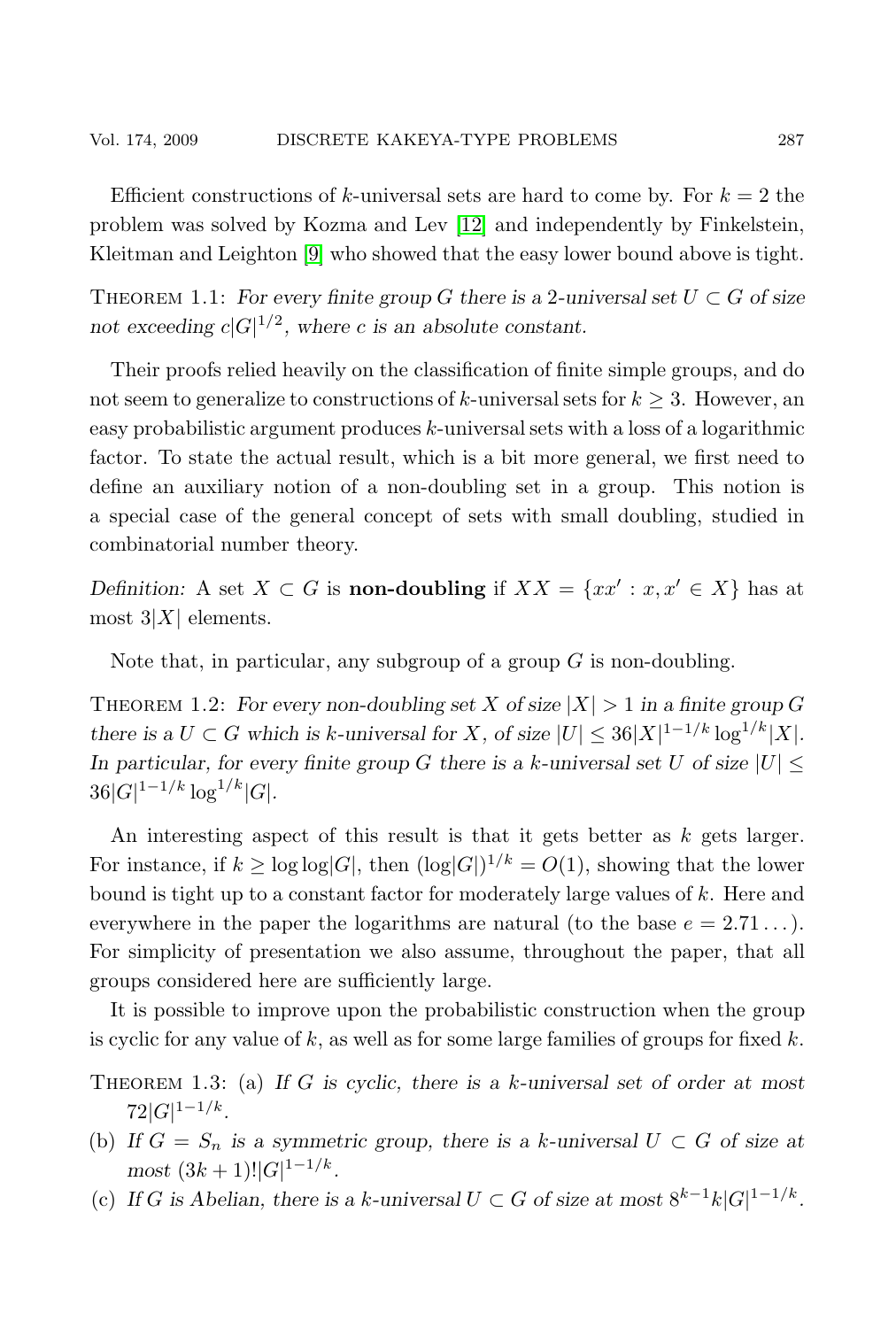Moreover, many more families of groups containing  $k$ -universal sets of size  $c(k)|G|^{1-1/k}$  can be constructed by using Lemma [2.2](#page-9-0) below.

We will apply these results to settle an old problem of Erdős and Newman [\[7\]](#page-16-4) on bases for sets of integers. They studied bases for m-element subsets of  $\{1, \ldots, n\}$ , where a set B is a basis for A if  $A \subset B + B = \{b_1 + b_2 : b_1, b_2 \in B\}$ . Since  $\{0\} \cup A$  is a basis for A, and there is a set X with at most  $c\sqrt{n}$  elements such that  $X + X \supset \{1, ..., n\}$  it follows that for any m-element subset of  $\{1,\ldots,n\}$  there is always a basis of size  $\min(c\sqrt{n},m+1)$ . Erdős and Newman showed by a counting argument, that compared the number of  $m$ -element sets with the number of possible bases of a given size, that if  $m$  is somewhat smaller than  $\sqrt{n}$ , say  $m = O(n^{1/2-\epsilon})$ , then almost no m-element set has a basis of size  $o(m)$ . Similarly, if m is at least  $n^{1/2+\epsilon}$  almost all m-element sets require a basis of size at least  $c\sqrt{n}$ . However, for the borderline case when m is of the order  $\sqrt{n}$  the counting argument only yielded existence of sets that need a basis of size  $c\sqrt{n}\log\log n/\log n$ . They asked if every m-set of size  $m = \sqrt{n}$  has a basis with  $o(m)$  elements. We answer their question in the affirmative not only for subsets of  $\{1, \ldots, n\}$  but in a much greater generality that applies to many other groups.

A subset B of a group G is said to be a basis for  $A \subset G$  if  $A \subset BB =$  $\{bb' : b, b' \in B\}$ . Though the case when  $G = (\mathbb{Z}, +)$  and  $A \subset \{1, ..., n\}$  is the setting in which Erdős and Newman asked their question, it is better to think of their question in the group  $G = \mathbb{Z}/n\mathbb{Z}$ . On one hand, if  $A, B \subset \mathbb{Z}$  and  $B+B \supset A$ , then the sets  $B' = (B \mod n) \subset \mathbb{Z}/n\mathbb{Z}$  and  $A' = (A \mod n) \subset \mathbb{Z}/n\mathbb{Z}$  satisfy  $B' + B' \supseteq A'$ . On the other hand, if  $A', B' \subset \mathbb{Z}/n\mathbb{Z}$  satisfy  $B' + B' \supseteq A'$ , then thinking of A' and B' as subsets of  $\{1, \ldots, n\}$  in the natural way and letting  $B = B' \cup (B' - n)$  we have  $B + B \supset A'$  in the group of integers. So, up to a multiplicative constant of 2 the Erd˝os–Newman problem is a problem about bases for subsets of  $\mathbb{Z}/n\mathbb{Z}$ .

The lower bound of Erdős and Newman immediately carries over to any finite group G: there is always a set A with at most  $\sqrt{|G|}$  elements for which every basis is of size at least  $c\sqrt{G}\log\log|G|/\log|G|$ . It turns out that this bound is tight for many groups including the cyclic groups. We say that the group  $G$  of order *n* satisfies the EN-condition if for every  $A \subset G$  of size at most  $\sqrt{n}$  there is a basis B of size  $|B| \leq 50 \frac{\sqrt{n} \log \log n}{\log n}$  $\frac{\log \log n}{\log n}$ .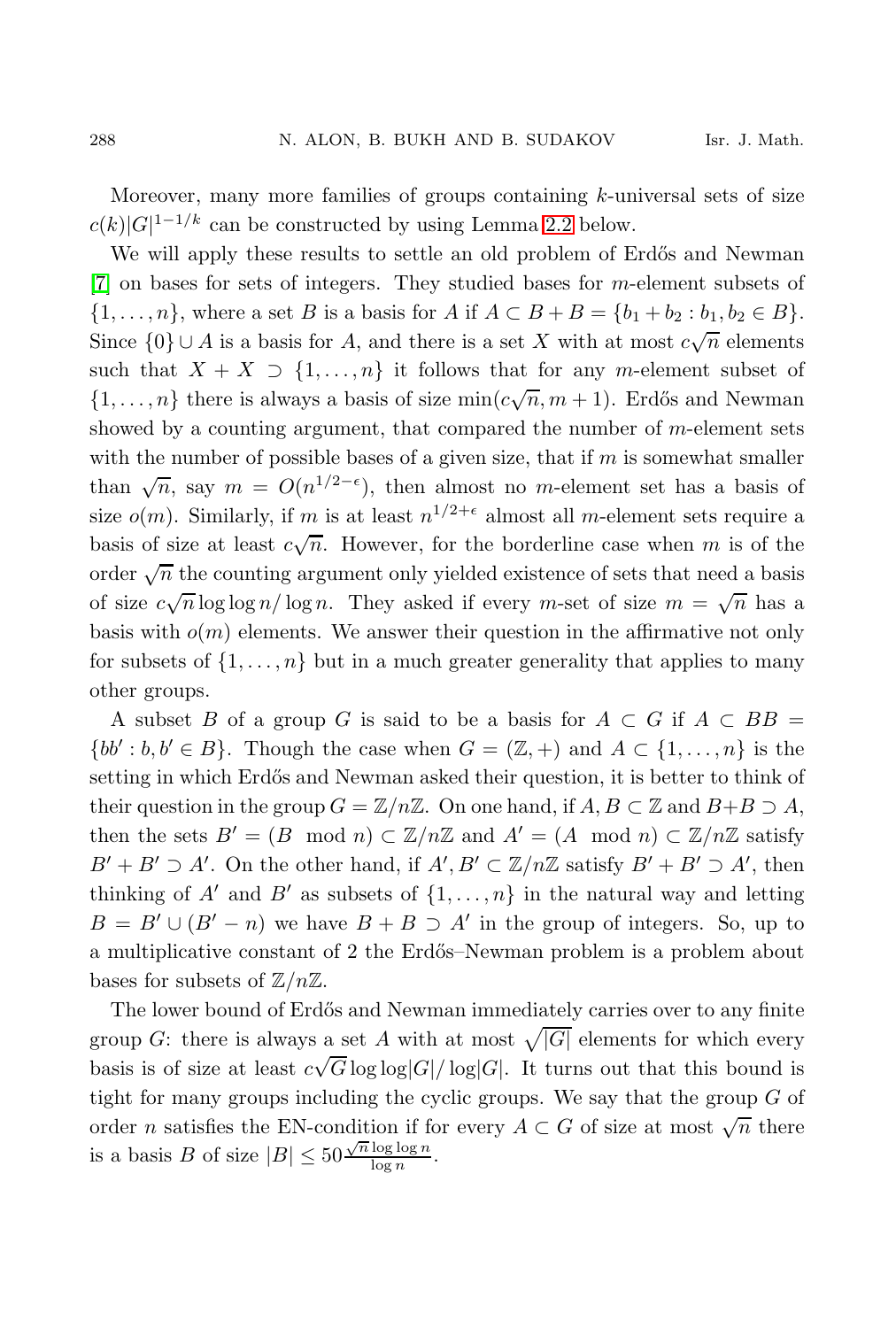<span id="page-4-0"></span>THEOREM 1.4: If  $|G| = n$  and G contains a non-doubling set X satisfying  $\sqrt{n}\log^2 n \leq |X| \leq \sqrt{n}\log^{10} n$ , then G satisfies the EN-condition.

Using this theorem it is not difficult to show that many groups satisfy the EN-condition.

- Corollary 1.5: (a) Every solvable (finite) group satisfies the EN-condition. Moreover, every group of order n that contains a solvable subgroup of size at least  $\sqrt{n} \log^2 n$  satisfies the EN-condition. In particular every finite group of odd order satisfies this condition.
- (b) Every symmetric group  $S_n$  (and every alternating group  $A_n$ ) satisfies the EN-condition.

Estimating the size of the smallest possible basis for explicitly given sets is often far harder. Erdős and Newman showed that any basis for the set of squares  $\{t^2 : t = 1, \ldots, n\}$  (which is a subset of  $\{1, 2, \ldots, n^2\}$ ) is of size at least  $n^{2/3-o(1)}$  for large values of n, which is an improvement over the trivial lower bound of  $n^{1/2}$ . They constructed a small basis for the squares, of size only  $O(n/\log^M n)$  for any M. Wooley [\[1,](#page-15-1) Problem 2.8] asked about powers other than the squares. Whereas it is likely that any basis for the set of  $d$ -th powers  $\{t^d : t = 1, \ldots, n\}$  is of size  $\Omega(n^{1-\epsilon})$  for every  $\epsilon > 0$  and  $d \geq 2$ , we can report only a modest improvement of the  $n^{2/3-o(1)}$  lower bound of Erdős and Newman for large values of d.

<span id="page-4-1"></span>THEOREM 1.6: The set  $\{t^d : t = 1, ..., n\}$  does not have a basis of size  $O(n^{3/4-1/(2\sqrt{d})-1/(2(d-1))-\epsilon})$  for any  $\epsilon > 0$ .

The rest of this short paper is split into four sections. The first one describes several constructions of small  $k$ -universal sets. It is followed by two sections containing the results on small bases that answer the Erdős–Newman question, and the result on the bases for powers of integers. The last section contains some concluding remarks.

We will employ the following notation. For a set X we denote by  $X<sup>t</sup>$  the t-fold Cartesian product  $X \times \cdots \times X$ . The notations  $2^X$  and  $\binom{X}{t}$  denote the family of all subsets of  $X$  and the family of all  $t$ -element subsets of  $X$ , respectively. For the sake of clarity, throughout the paper (including the introduction) we do not make any serious attempt to optimize the absolute constants in our statements and proofs, and omit all floor and ceiling signs whenever these are not crucial.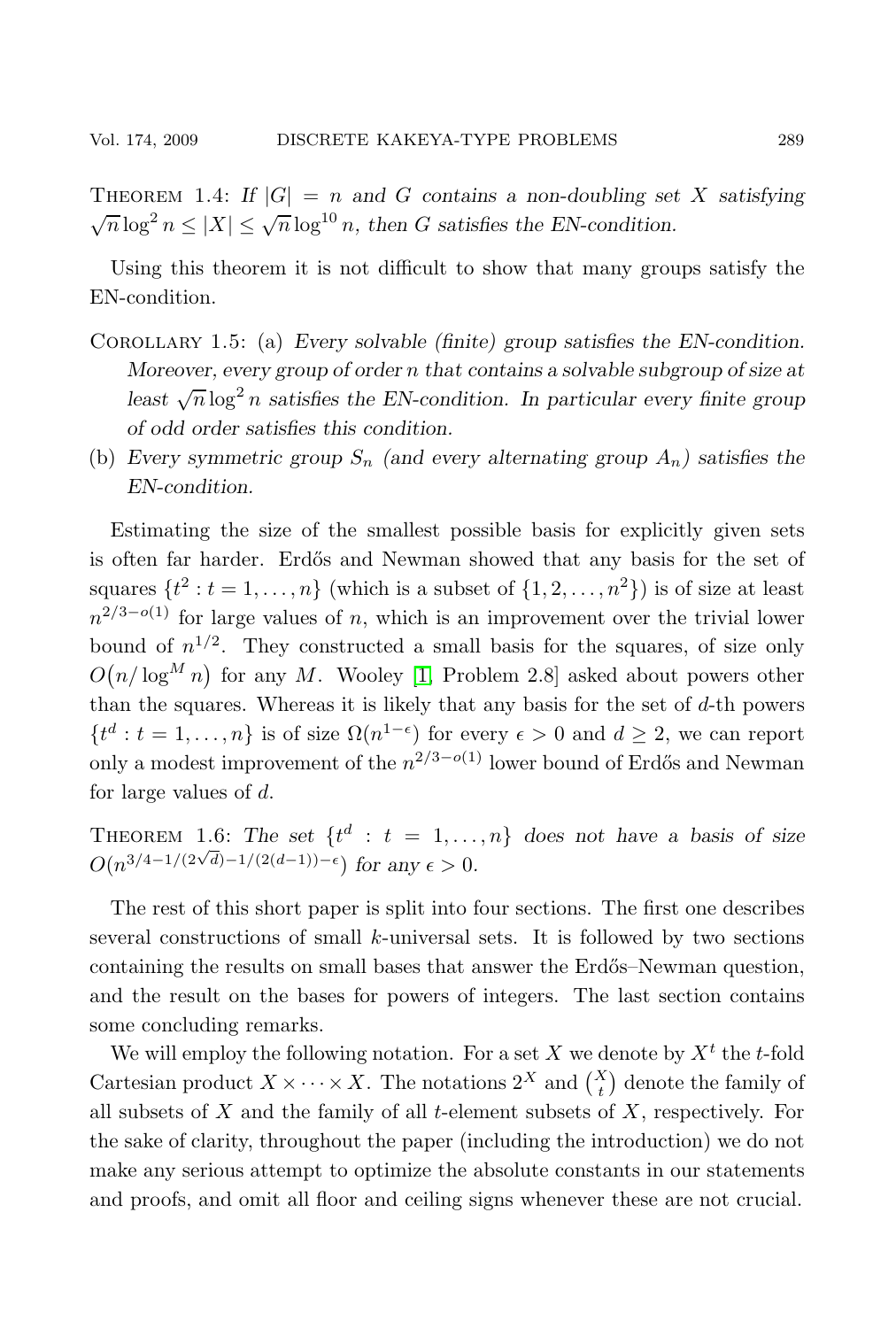## 2. Universal sets

In this section we present several results about small k-universal sets. Recall that for any group G every such set should contain at least  $\frac{1}{2}|G|^{1-1/k}$  elements. We start off with a simple probabilistic construction of  $k$ -universal sets that are only a logarithmic factor larger than this lower bound.

Proof of Theorem [1.2.](#page-2-0) Let X be a subset such that  $Z = XX$  has size at most 3|X|. Let  $p = (|X|/(2k^3 \log |X|))^{-1/k}$ . If  $p > 1$ , then  $2k^3 \log |X| > |X|$ , implying that  $|X|/\log |X| < 36^k$  and therefore that  $|X| \leq 36|X|^{1-1/k} \log^{1/k} |X|$ . In this case there is nothing to prove, as  $X$  itself is obviously k-universal for  $X$ . Let U be a random subset of Z obtained by picking each element of  $Z$ , randomly and independently, with probability p. Fix any k-element set  $S \subset X$ . For any  $x \in X$  the set  $xS$  is contained in Z. Note that if two sets  $xS$  and  $x'S$  have a non-empty intersection, then  $x' = xs_1s_2^{-1}$  for some  $s_1, s_2 \in S$ . This shows that each set  $xS$  intersects fewer than  $k^2$  other sets of this form. So for every subset  $X' \subset X, |X'| < |X|/k^2$  there is an element  $x^* \in X$  such that  $x^*S$  is disjoint from xS for all  $x \in X'$ . Therefore the maximum subset  $X' \subset X$  such that  $\{xS\}_{x\in X'}$  are pairwise disjoint contains at least  $|X'| \ge |X|/k^2$  elements. Fix such an  $X'$ .

For any  $x \in X$  the probability that  $xS \subset U$  is  $p^k = \frac{2k^3 \log |X|}{|X|}$ . Therefore the probability that there is no  $x \in X'$  such that  $xS \subset U$  is

$$
\left(1 - \frac{2k^3 \log |X|}{|X|}\right)^{|X'|} \le \left(1 - \frac{2k^3 \log |X|}{|X|}\right)^{|X|/k^2} \le e^{-2k \log |X|} = \frac{1}{|X|^{2k}}.
$$

As there are no more than  $|X|^k$  k-element subsets of X, the probability that U is not k-universal for X is at most  $1/|X|^k \leq 1/2$ .

On the other hand,  $\mathbb{E}[|U|] = p|Z|$  and by Markov's inequality

$$
\Pr\left[|U| > 3p|Z|\right] = \Pr\left[|U| > 3\mathbb{E}\big[|U|\big]\right] \le \frac{1}{3}.
$$

Therefore, with probability at least  $1 - 1/2 - 1/3 > 0$ ,  $|U| \leq 3p|Z|$  and it is  $k$ -universal for X. In particular, such a U exists. The theorem now follows since  $|Z| \le 3|X|$  and  $(2k^3)^{1/k} \le 4$ .

Remark: From the above proof one can easily deduce that for every two subsets  $X, X^*$  of a finite group G with  $|X| = |X^*|$ , G contains a k-universal set U for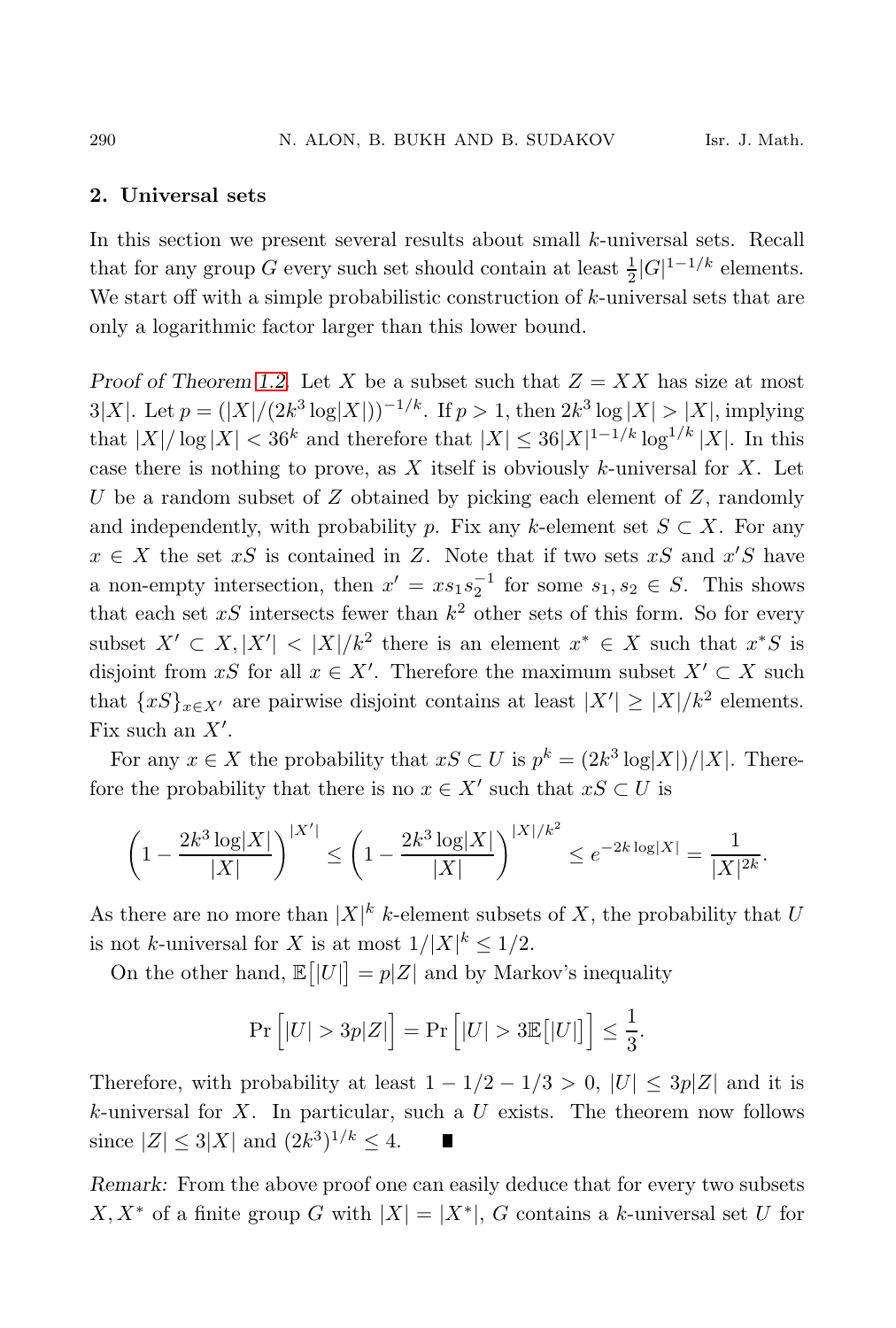X of size at most

$$
|U| \le 12 \frac{|X^*X| \log^{1/k} |X|}{|X|^{1/k}}.
$$

Thus, if a set  $X$  does not grow significantly when multiplied by some other set of the same cardinality, this estimate gives a  $k$ -universal set for X whose size is only slightly worse than the coresponding lower bound.

Proof of Theorem 1.3 part [\(a\)](#page-2-1). If  $|G| \leq \exp(2^k)$ , then it is easy to check that the existence of the desired  $k$ -universal set follows from Theorem [1.2.](#page-2-0) Assume that  $|G| \ge \exp(2^k)$ . Let p be a prime and let  $r = (p^{k+1} - 1)/(p - 1)$ . We first construct, for any prime p, a k-universal set of size  $(p^k - 1)/(p - 1) \approx r^{1-1/k}$  in  $\mathbb{Z}/r\mathbb{Z}$ . The construction is motivated by Singer's theorem [\[15\]](#page-16-5).

Let  $q = p^{k+1}$  and denote by  $F_q$  the finite field of q elements. Let  $\omega$  be a generator of  $F_q^*$ , and think of  $F_q$  as a vector space of dimension  $k+1$  over  $F_p$ . Since  $\omega^r \in F_p$  and every element of  $F_q^*$  is a power of  $\omega$ , every 1-dimensional subspace of  $F_q$  is of the form  $w^t F_p$  with  $t \in \mathbb{Z}/r\mathbb{Z}$ . Since  $(p^{k+1}-1)/(p-1) = r$ is also the number of 1-dimensional subspaces of  $F_q$  the map  $\phi: t \mapsto \omega^t F_p$  is a bijection between  $\mathbb{Z}/r\mathbb{Z}$  and the set of 1-dimensional subspaces. Fix any basis of  $F_q$  and consider a standard coordinate-wise scalar product on  $F_q$ . For a 1dimensional subspace L of  $F_q$  let  $L^{\perp}$  be the orthogonal complement of L, which is k-dimensional. Since the map  $L \mapsto L^{\perp}$  taking a 1-dimensional space to its orthogonal complement is a bijection, every k-dimensional subspace of  $F_q$  is of the form  $\omega^t(F_p)^{\perp}$  for a unique  $t \in \mathbb{Z}/r\mathbb{Z}$ .

Let H be any subspace of  $F_q$  of dimension k. Let  $X = \{ \phi^{-1}(L) : L \subset H \}$ where  $L$  ranges over all 1-dimensional subspaces of  $H$ . The set  $X$  is of size  $|X| = (p<sup>k</sup>-1)/(p-1)$ . Moreover, X is k-universal for  $Z/r\mathbb{Z}$ . Indeed if  $L_1, \ldots, L_k$ are any k 1-dimensional subspaces of  $F_q$ , then their span is contained in a kdimensional subspace. Therefore there is a t such that  $\omega^t L_i \subset H$  for  $i = 1, \ldots, k$ .

If we now think of X not as a subset of  $\mathbb{Z}/r\mathbb{Z}$  but of  $\{1,\ldots,r\}$ , then  $Y = X \cup (X + r)$  contains a translate of every k-element subset of  $[1,(p^{k+1}-1)/(p-1)]$ . Therefore for every cyclic group G of size  $|G| \leq p^k \leq$  $(p^{k+1}-1)/(p-1)$  there is a k-universal set of size at most  $2(p^k-1)/(p-1) \le$  $4p^{k-1}$ . By [\[14,](#page-16-6) Theorem 1] we know that for every  $x > 1$  there is a prime p satisfying  $x \le p \le x(1+2/\log x)$  and, in particular, there is a prime p such that  $|G|^{1/k} \le p \le |G|^{1/k} (1 + 2k/\log|G|)$ . Therefore every cyclic group G satisfying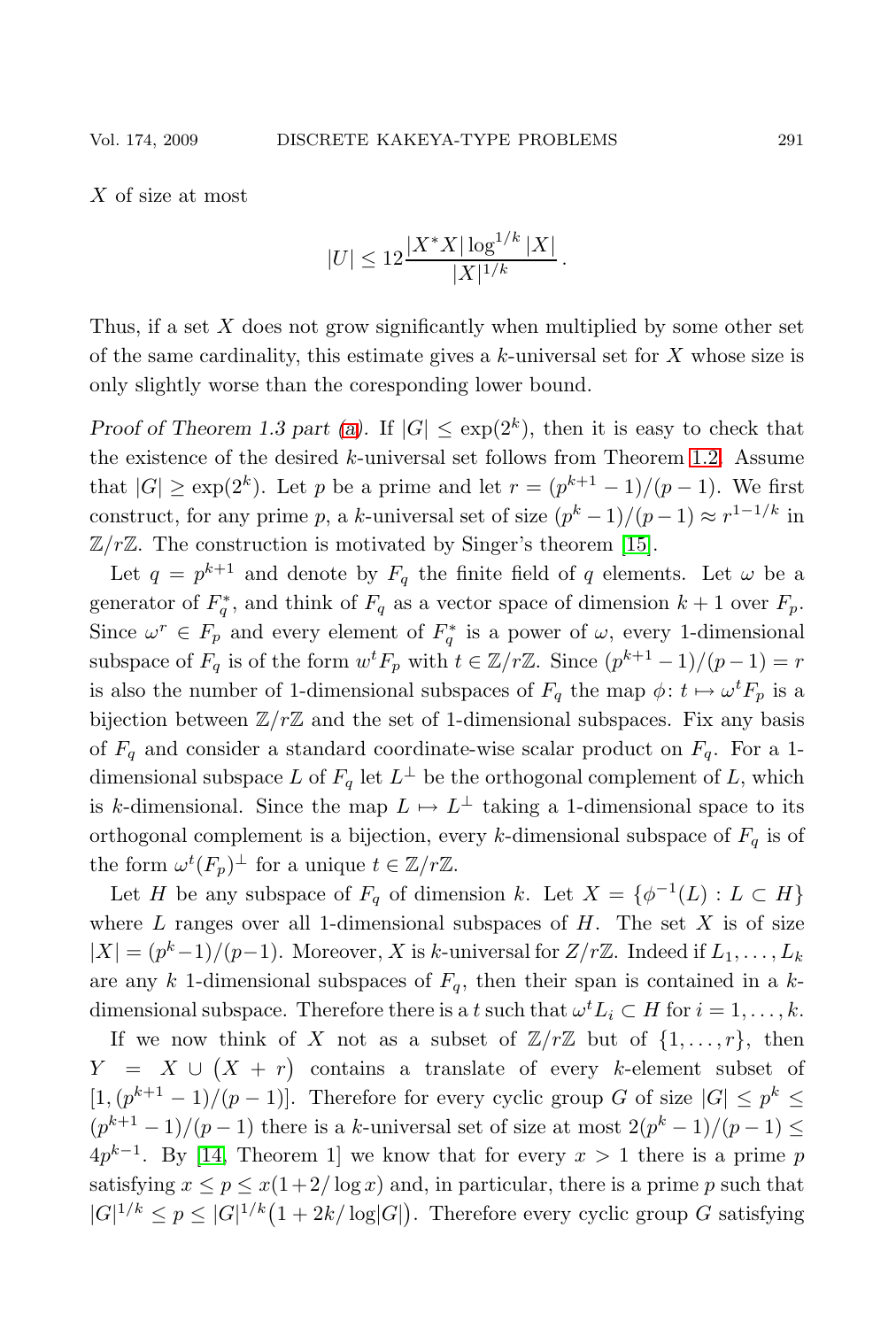П

 $|G| \ge \exp(2^k)$  contains a k-universal set of size at most

$$
4|G|^{1-1/k} \left(1 + \frac{2k}{\log|G|}\right)^{k-1} \le 4\exp(2k^2/2^k) \cdot |G|^{1-1/k} < 72|G|^{1-1/k},
$$

where here we used that  $\exp(2k^2/2^k) < 18$  for all k (with room to spare).

To prove the existence of small k-universal sets in any Abelian group and in  $S_n$  we need a more flexible concept than that of a k-universal set. In order to induct on the size of the group, one needs to be able to force some of the elements in a translate of a  $k$ -element to be confined to a subset of  $G$  of size much smaller than  $|G|^{1-1/k}$ . This prompts the following definition, which is inspired by [\[12\]](#page-16-2).

A k-tuple of sets  $U = (U_1, \ldots, U_k)$  where  $U_i \subset G$  is said to be universal if for any k-tuple  $W = (w_1, \ldots, w_k) \in G^k$  there is a  $g \in G$  satisfying  $gw_i \in U_i$  for  $i = 1, \ldots, k$ . Equivalently,  $(U_1, \ldots, U_k)$  is a universal k-tuple if and only if  $\{(u_1^{-1}u_2, \ldots, u_{k-1}^{-1}u_k) : u_i \in U_i\} = G^{k-1}$ . Although we will not need this equivalence here, we include a short proof that it holds. Suppose  $\{(u_1^{-1}u_2, \ldots, u_{k-1}^{-1}u_k) : u_i \in U_i\} = G^{k-1}$ ; then for a given  $(w_1, \ldots, w_k) \in G^k$  we can solve the system of equations

(1)  
\n
$$
w_1^{-1}w_2 = u_1^{-1}u_2,
$$
\n
$$
\vdots \t u_i \in U_i \quad \text{for } i = 1, ..., k.
$$
\n
$$
w_{k-1}^{-1}w_k = u_{k-1}^{-1}u_k,
$$

Let  $g = w_1 u_1^{-1}$ . Since  $w_i u_i^{-1} = w_{i+1} u_{i+1}^{-1}$ , by induction on i it follows that  $g = w_i u_i^{-1}$  for  $i = 1, ..., k$ . Hence  $g^{-1} w_i = u_i$  is an element of  $U_i$ . The reverse direction is similar.

If  $(U_1, \ldots, U_k)$  is a universal k-tuple of sets, then  $\bigcup_{i=1}^k X_i$  is a k-universal set. The greater flexibility of universal  $k$ -tuples comes at a price: construction of small universal  $k$ -tuples is more involved than the construction of  $k$ -universal sets, and they are not as small.

<span id="page-7-0"></span>THEOREM 2.1: For any cyclic group G and real numbers  $1 \leq s_1, \ldots, s_k \leq |G|$ satisfying  $\prod_{i=1}^{k} s_i = |G|^{k-1}$  there is a universal k-tuple  $(U_1, \ldots, U_k)$  satisfying  $|U_i| \leq 8s_i.$ 

*Proof.* Let  $t_i = |G|/s_i$ . By definition, it is easy to see that  $\prod_{i=1}^{k} t_i = |G|$ . Since for every  $x \ge 1$  there is a non-negative integer a for which  $x/2 \le 2^a \le x$ ,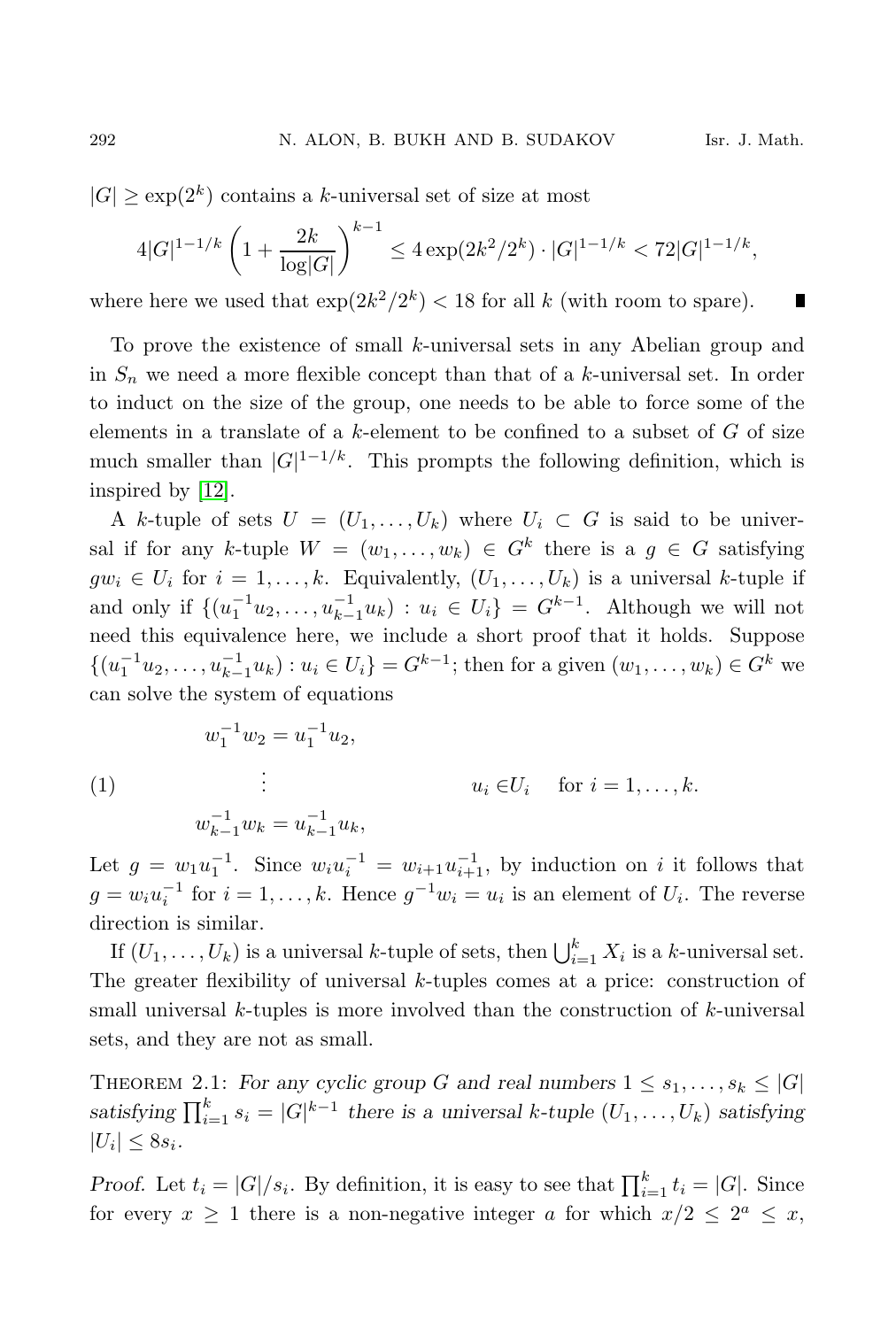we can select non-negative integers  $p_1, \ldots, p_k$  inductively one by one so that  $\frac{1}{2}t_i \leq 2^{p_i} \leq 2t_i$  and

<span id="page-8-0"></span>(2) 
$$
\prod_{i=1}^r t_i \leq \prod_{i=1}^r 2^{p_i} \leq 2 \prod_{i=1}^r t_i \quad \text{for } r = 1, ..., k.
$$

Indeed, having selected  $p_1$  through  $p_r$  satisfying [\(2\)](#page-8-0) we select  $p_{r+1}$  so that it satisfies  $x/2 \leq 2^{p_{r+1}} \leq x$  with  $x = 2t_{r+1}(\prod_{i=1}^r (t_i/2^{p_i})$ . Note that  $t_{r+1} \leq$  $x \leq 2t_{r+1}$ , since by induction we already have that  $1/2 \leq \prod_{i=1}^{r} (t_i/2^{p_i}) \leq 1$ . Therefore  $t_{r+1}/2 \leq 2^{p_{r+1}} \leq 2t_{r+1}$ . Set  $P = \sum_{i=1}^{k} p_i$ , and note that  $|G| =$  $\prod_{i=1}^{k} t_i \leq 2^P \leq 2 \prod_{i=1}^{k} t_i = 2|G|$ . We will first construct a universal k-tuple of sets  $(Y_1, \ldots, Y_k)$  for the group  $\mathbb{Z}/2^P\mathbb{Z}$  satisfying  $|Y_i| = 2^{P-p_i}$ .

Every element of  $\mathbb{Z}/2^P\mathbb{Z}$  can be written as a P-digit long number in binary. The digits of such a number are naturally indexed from 0 to  $P-1$  according to the power of 2 that they represent. The set  $Y_1$  consists of the numbers whose  $p_1$  least significant digits are all zero. The set  $Y_2$  is the set of numbers whose digits from position  $p_1$  to  $p_1 + p_2 - 1$  are all zero. In general, a number belongs to the set  $Y_i$  if all the digits from position  $\sum_{j=1}^{i-1} p_i$  to  $\sum_{j=1}^{i} p_i - 1$  are zero. The k-tuple  $(Y_1, \ldots, Y_k)$  is universal. Indeed, suppose we are given any  $(v_1, \ldots, v_k) \in (\mathbb{Z}/2^P \mathbb{Z})^k$ . To find  $g \in \mathbb{Z}/2^P \mathbb{Z}$  satisfying  $g + v_i \in Y_i$  we proceed in stages. First, the condition  $g + v_1 \in Y_1$  determines the  $p_1$  least significant digits of g. Once these digits are fixed, whatever the choices for the remaining digits are, we will have  $g + v_1 \in Y_1$ . So, we can proceed to find the next  $p_2$ digits from the condition  $g + v_2 \in Y_2$ , and so on until all the digits of g are determined.

Let  $Z_i = \{n \in \{1, ..., 2^P + |G|\} : n \mod 2^P \in Y_i\}$ . As  $|G| \le 2^P$ , for every  $(v_1, \ldots, v_k) \in \{1, \ldots, |G|\}^k$  one can find  $0 \leq g < 2^P$  for which  $(g+v_i) \mod 2^P \in$  $Y_i$  for  $i = 1, ..., k$ . However,  $0 < g + v_i < 2^P + |G|$  implying  $g + v_i \in Z_i$ . Thus the sets  $U_i = Z_i \mod |G|$  together form a universal k-tuple in  $\mathbb{Z}/|G|\mathbb{Z} \cong G$ . Their sizes are

$$
|U_i| \le |Z_i| \le 2|Y_i| = 2\frac{2^P}{2^{p_i}} \le 4\frac{|G|}{2^{p_i}} \le 8\frac{|G|}{t_i} = 8s_i.
$$

Next we show how one can sometimes reduce the construction of universal k-tuples for a group  $G$  to the construction of universal k-tuples for a subgroup H of G. The following definitions introduce a measure that estimates how small the universal k-tuples in a given group can be. For a group  $G$  and real numbers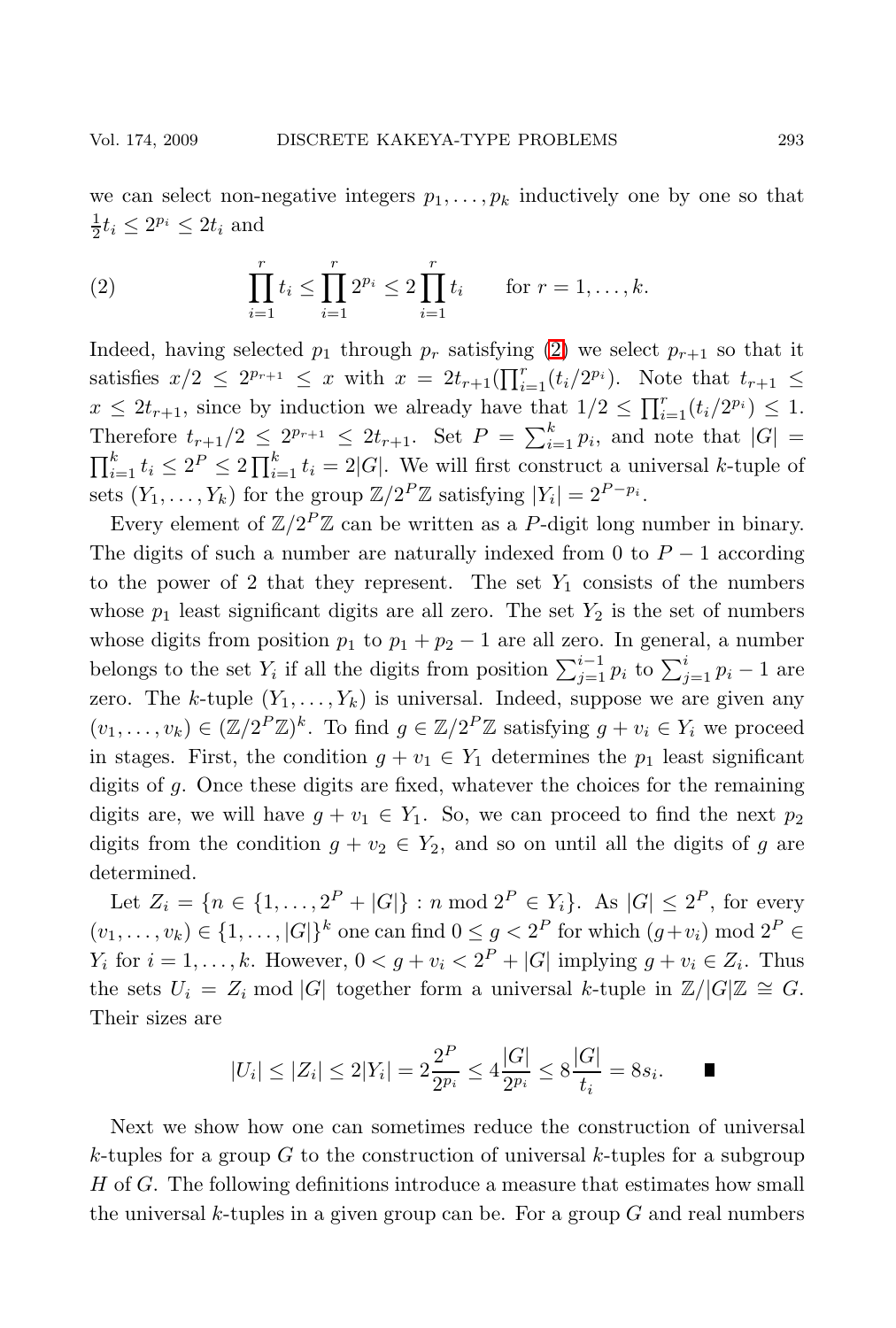$$
1 \leq s_1, \ldots, s_k \leq |G|
$$
 satisfying  $\prod_{i=1}^k s_i = |G|^{k-1}$  let

$$
r_k(G; s_1, \ldots, s_k) = \min \left\{ \frac{|U_1|}{s_1} + \cdots + \frac{|U_k|}{s_k} : (U_1, \ldots, U_k) \text{ is a universal } k \text{-tuple} \right\}
$$

and define  $r_k(G)$  by

$$
r_k(G) = \sup \left\{ r_k(G; s_1, \dots, s_k) : 1 \leq s_1, \dots, s_i \leq |G| \text{ and } \prod_{i=1}^k s_i = |G|^{k-1} \right\}.
$$

By definition, for any universal k-tuple  $U = (U_1, \ldots, U_k)$ ,  $U_i \subset G$  the set  $\bigcup_{i=1}^k U_i$ is k-universal. Therefore, taking all  $s_i = |G|^{1-1/k}$  we have that any finite group admits a k-universal set of size at most  $r_k(G)|G|^{1-1/k}$ . The theorem above implies that  $r_k(G) \leq 8k$  for any cyclic group. This is worse than the estimate provided by part [a](#page-2-1) of Theorem 1.3, due to the dependence on  $k$ , but this dependence is unavoidable for this approach. Indeed, it is easy to see that for every universal k-tuple  $\prod |U_i| \geq |G|^{k-1}$ , and thus the arithmetic–geometric means inequality implies that  $r_k(G) \geq k$  for any group G.

The heart of the inductive construction of small k-universal sets for non-cyclic groups is the following lemma.

<span id="page-9-0"></span>LEMMA 2.2: Let H be a subgroup of a finite group G such that  $|H| \ge |G|^{1-1/k}$ . Then

$$
r_k(G) \le r_k(H).
$$

Proof. Our aim is to show that  $r_k(G; s_1, \ldots, s_k) \leq r_k(H)$  for any choice  $1 \leq$  $s_1, \ldots, s_k \leq |G|$  satisfying  $\prod_{i=1}^k s_i = |G|^{k-1}$ . Fix any such choice. We claim that there is at most one index j for which  $s_j < |G|/|H|$ . Indeed, had there been two such indices then it would follow that  $|G|^{k-1} = \prod_{i=1}^{k} s_i < (|G|/|H|)^2 |G|^{k-2}$ contradicting  $|H|^2 \geq |H|^{k/(k-1)} \geq |G|$ . Moreover, there has to be an index j for which  $s_j \leq |H|$  or else  $|G|^{k-1} = \prod_{i=1}^k s_i > |H|^k \geq |G|^{k-1}$ . In short: there is an index j such that  $s_j \leq |H|$ , but for all  $i \neq j$  we have  $s_j \geq |G|/|H|$ .

Set  $t_i = s_i|H|/|G|$  for  $i \neq j$  and  $t_j = s_j$ . Then  $\prod_{i=1}^k t_i = |H|^{k-1}$  and  $1 \leq t_1, \ldots, t_k \leq |H|$ . Let  $(U_1, \ldots, U_k)$  be a universal k-tuple in H satisfying

$$
\frac{|U_1|}{t_1} + \cdots + \frac{|U_k|}{t_k} \le r_k(H).
$$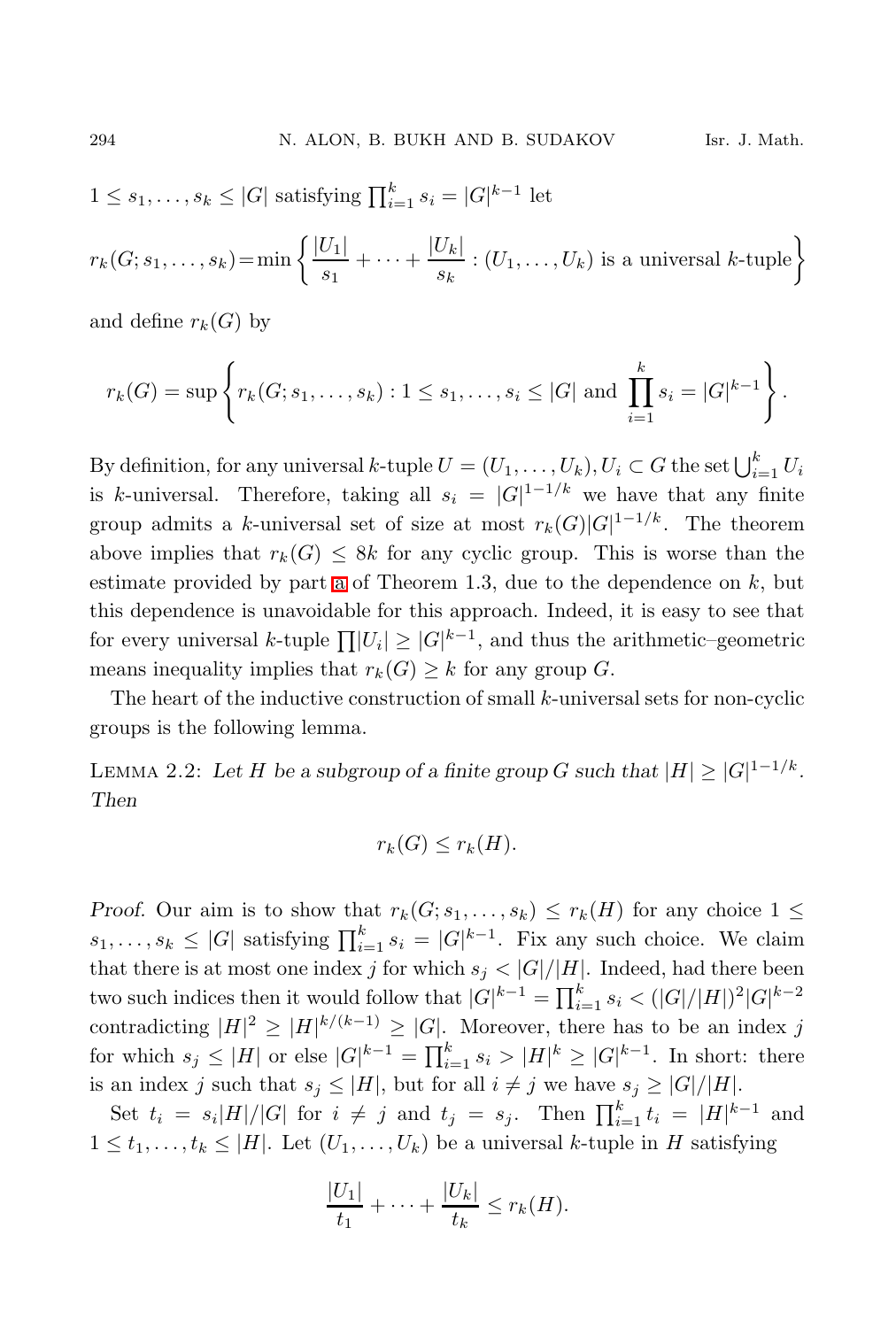Let  $T_1$  be a set of representatives of the right cosets of H in G and let  $T_2$  be the set of inverses of elements of  $T_1$ . Then  $|T_1| = |T_2| = |G|/|H|$ . Let

$$
Y_i = \begin{cases} U_i T_1, & \text{if } i \neq j, \\ U_i, & \text{if } i = j. \end{cases}
$$

Then, as we show below,  $(Y_1, \ldots, Y_k)$  is a universal k-tuple satisfying

$$
\sum_{i} \frac{|Y_i|}{s_i} = \sum_{i \neq j} \frac{|Y_i|}{t_i(|G|/|H|)} + \frac{|U_j|}{t_j} \le \sum_{i \neq j} \frac{|U_i||T_1|}{t_i(|G|/|H|)} + \frac{|U_j|}{t_j} = \sum_{i} \frac{|U_i|}{t_i},
$$

which shows  $r_k(G; s_1, \ldots, s_k) \leq r_k(H)$ . To verify that  $(Y_1, \ldots, Y_k)$  is universal consider an arbitrary sequence  $(w_1, w_2, \ldots, w_k) \in G^k$ . For each  $i \neq j$ , let  $t_i \in T_2$ satisfy  $w_j^{-1}w_it_i \in H$  (such a  $t_i$  exists by the defintion of  $T_2$ ). Since  $(U_1, \ldots, U_k)$ is a universal k-tuple for H, and as  $w_j^{-1}w_j = 1$  is clearly in H, there is an  $h \in H$ such that for every  $i \neq j$ ,  $hw_j^{-1}w_it_i \in U_i$  and  $hw_j^{-1}w_j \in U_j$ . Define  $g = hw_j^{-1}$ . Then  $gw_i \in U_i t_i^{-1} \subset Y_i$  for all  $i \neq j$ , and  $gw_j \in U_j = Y_j$ . Therefore  $(Y_1, \ldots, Y_k)$ is universal, as needed.

To construct small  $k$ -universal sets, it therefore suffices to find a large subgroup for which one can construct small universal k-tuples. We do it for symmetric and Abelian groups.

Proof of parts [\(b\)](#page-2-2) and [\(c\)](#page-2-3) of Theorem 1.3. (b) For  $n \geq 3k$  it is easy to check that  $|S_{n-1}| = (n-1)! \ge (n!)^{1-1/k} = |S_n|^{1-1/k}$ . Therefore to bound  $r_k(S_n)$ for all n, by the preceding lemma, it suffices to bound  $r_k(S_n)$  for  $n \leq 3k - 1$ . Since  $r_k(G) \leq k|G|$  for any group, it follows that for the symmetric group  $r_k(S_n) \leq k(3k-1)!$ . This implies that  $G = S_n$  has a k-universal set of size  $kr_k(S_n)|G|^{1-1/k} < (3k+1)!|G|^{1-1/k}.$ 

(c) We will show that  $r_k(G) \leq 8^{k-1}$  for any Abelian group G. Let  $G =$  $G_1 \times \cdots \times G_t$  be an arbitrary Abelian group written as a direct product of cyclic groups. If  $t \geq k$ , then at least one of these cyclic groups has order  $\leq |G|^{1/k}$ , and the product of the remaining groups is a subgroup of G of order  $\geq |G|^{1-1/k}$ . Therefore, by Lemma [2.2](#page-9-0) it suffices to consider only the Abelian groups with  $t \leq k-1$  cyclic factors. Let  $s_1, \ldots, s_k$  satisfying  $\prod_{i=1}^k s_i = |G|^{k-1}$  be given. Let  $(U_{r,1},...,U_{r,k})$  be a universal k-tuple for  $G_r$  with  $|U_{r,i}| \leq 8s_i^{\log_{|G|}|G_r|}$ , which exists by Theorem [2.1](#page-7-0) since  $\prod_{i=1}^k s_i^{\log_{|G|}|G_r|} = |G_r|^{k-1}$ . Let  $U_i = U_{1,i} \times \cdots \times U_{t,i}$ be the Cartesian product. Then  $(U_1, \ldots, U_k)$  is a universal k-tuple for G satisfying  $|U_i| \le \prod_{r=1}^t 8s_i^{\log_{|G|}|G_r|} = 8^t s_i.$  $\blacksquare$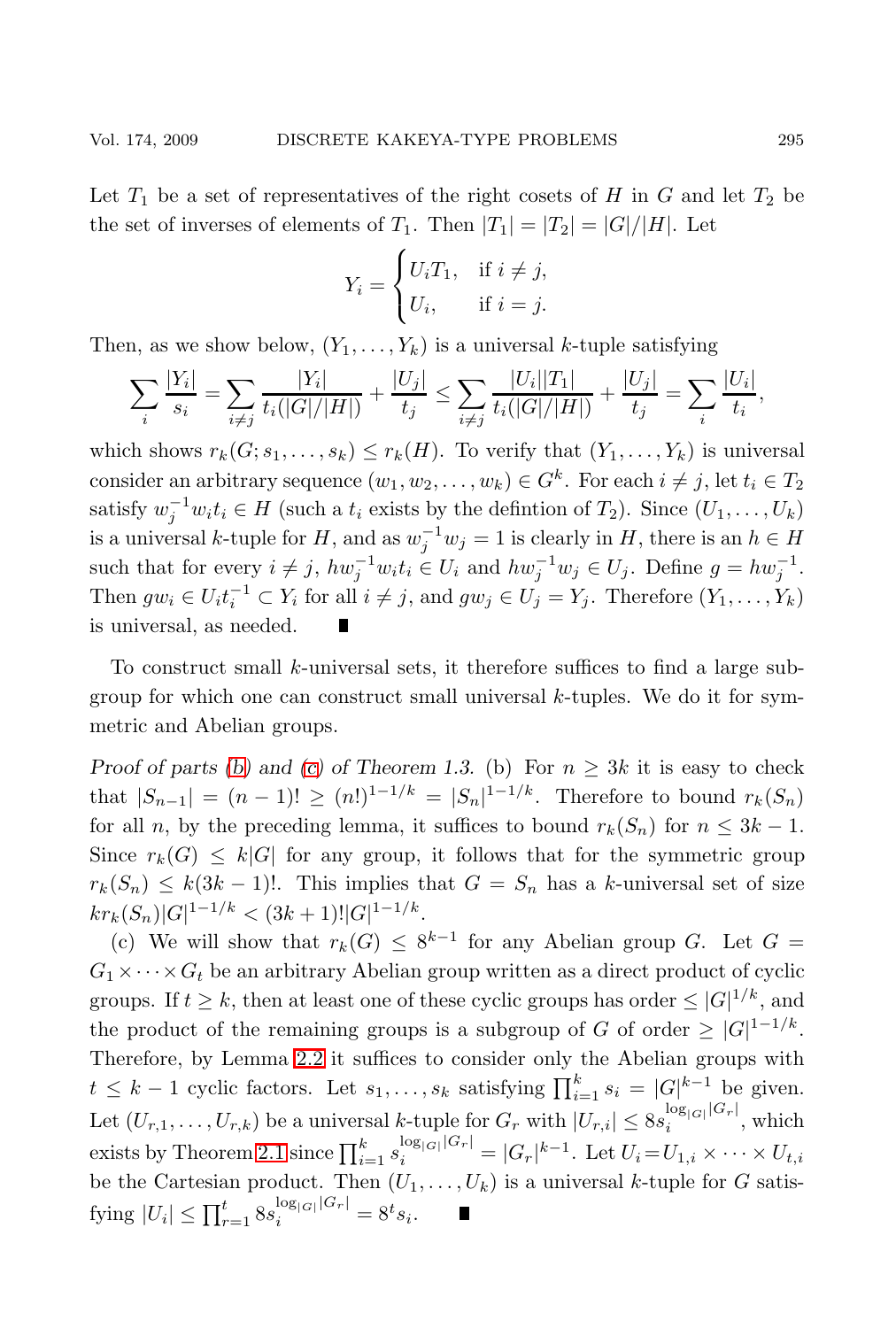#### 3. Small bases

In this section we show how to use universal sets to construct small bases for subsets of size  $\leq \sqrt{|G|}$  of a group G.

LEMMA 3.1: For every  $X \subset G$  satisfying  $|X| \geq \sqrt{|G|} \log^2 |G|$  there is a subset  $Y \subset G$  of size  $|Y| \leq s$ , where  $s = \sqrt{|G|}/\log|G|$  so that  $YX = G$ .

Proof. Let  $Y = \{y_1, \ldots, y_s\}$  be a random set of s (not necessarily distinct) elements, where each  $y_i$  is chosen uniformly at random from  $G$ , and all choices are independent. Clearly an element  $g \in G$  does not belong to YX if and only if Y is disjoint from the set  $\{gx^{-1} \mid x \in X\}$ . Thus the probability that  $g \in G$ does not belong to  $YX$  is  $(1 - |X|/|G|)^s$ . The expected number of elements of  $G$  that do not belong to  $Y X$  is

$$
|G|\left(1-\frac{|X|}{|G|}\right)^s\leq |G|\left(1-\frac{\log^2|G|}{\sqrt{|G|}}\right)^{\sqrt{|G|}/\log |G|}<1
$$

implying that there is a choice of Y for which  $G = YX$ . П

With the lemma in our toolbox we are just a step away from showing that the existence of moderately sized non-doubling sets is all what is needed to construct small bases.

Proof of Theorem [1.4.](#page-4-0) Let G be a group with n elements containing a nondoubling set X of size  $\sqrt{n} \log^2 n \leq |X| \leq \sqrt{n} \log^{10} n$ . By the above lemma G contains a set  $Y = \{y_1, \ldots, y_s\}$  of size  $s = \sqrt{n}/\log n$  such that  $YX = G$ . Suppose  $A \subset G$ ,  $|A| \leq \sqrt{n}$ . Partition A into disjoint subsets  $A_1, \ldots, A_s$ , where  $A_i$  are all members of A that lie in  $y_iX$  and do not lie in any of the previous set  $y_j X$  for  $j < i$ . Split each  $A_i$  into  $\lfloor |A_i|/k \rfloor$  pairwise disjoint sets  $T_{i,j}$ , each of size at most k, where  $k = \log n/(30 \log \log n)$ . Let U be a k-universal set for X of size at most

$$
|U| \le 36|X|^{1-1/k} \log^{1/k} |X| \le 36\left(\sqrt{n} \log^{10} n\right)^{1-1/k} \log^{1/k} n
$$
  

$$
< \frac{\sqrt{n} \log^{10} n}{n^{1/2k}} = \frac{\sqrt{n}}{\log^5 n},
$$

which exists by Theorem [1.2.](#page-2-0) For each set  $T_{i,j}$  defined above, let  $g_{i,j}$  be an element of G so that  $T_{i,j} \subset g_{i,j}U$ . The existence of  $g_{i,j}$  follows from the fact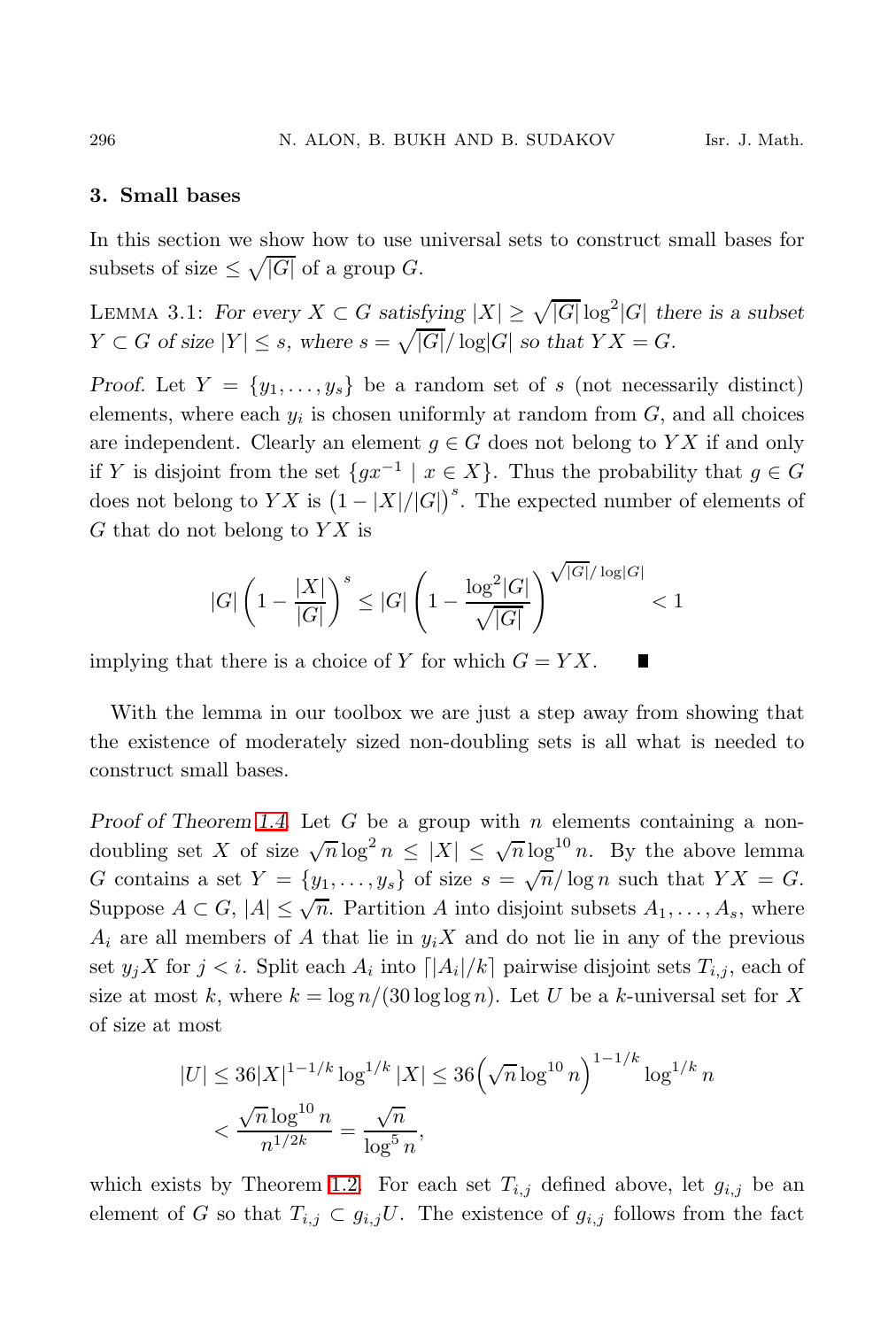Г

that U is k-universal for X and the fact that  $A_i$  is contained in the shift  $y_iX$ of X. Note that the number of elements  $g_{i,j}$  is

$$
\sum_{i=1}^{s} \lceil |A_i|/k \rceil \le \frac{A}{k} + s \le \frac{\sqrt{n}}{k} + \frac{\sqrt{n}}{\log n} \le 40 \frac{\sqrt{n} \log \log n}{\log n}.
$$

Finally, to complete the proof, define  $B = U \cup \{g_{i,j} : 1 \leq i \leq s, 1 \leq j \leq \lceil |A_i|/k \rceil\}$ and note that  $A\subset BB$  and

$$
|B|\leq |U|+40(\sqrt{n}\log\log n)/\log n<50(\sqrt{n}\log\log n)/\log n.
$$

Remark: The proof actually gives a somewhat stronger result than stated in Theorem [1.4.](#page-4-0) Call a set  $X \subset G$  non-expanding if there is a set  $X^* \subset G$  so that  $|X| = |X^*|$  and  $|X^*X| \leq |X| \log |G|$ . Trivially, every non-doubling set is non-expanding. Combining the estimate on the size of  $k$ -universal sets from the remark following the proof of Theorem [1.2](#page-2-0) together with the above arguments gives the following

THEOREM 3.2: If G contains a non-expanding X satisfying  $\sqrt{|G|} \log^2 |G| \le$  $|X| \leq \sqrt{|G|} \log^{10} |G|$ , then G satisfies the EN-condition.

<span id="page-12-0"></span>LEMMA 3.3: For every finite solvable group  $G$  of order m and every x satisfying  $1 < x \le m$  there is a non-doubling subset  $X \subset G$  satisfying  $x \le |X| \le 2x$ .

Proof. Let G be a finite solvable group. Then there is a normal sequence

$$
\{1\} = G_k \subset G_{k-1} \subset \cdots \subset G_1 \subset G_0 = G,
$$

where each  $G_{i+1}$  is a normal subgroup of  $G_i$  and all the quotients  $G_i/G_{i+1}$  are cyclic. Let i be the minimum index so that  $|G_{i+1}| < x$ . Let coset  $hG_{i+1}$  be a generator of  $G_i/G_{i+1}$ , put  $t = [x/|G_{i+1}|]$  and define  $X =$  $h^0G_{i+1} \cup h^1G_{i+1} \cup \cdots \cup h^{t-1}G_{i+1}$ . Then X is of size at least x and at most 2x, and as  $XX = h^0 G_{i+1} \cup h^1 G_{i+1} \cup \cdots \cup h^{2t-2} G_{i+1}$  it is non-doubling. Г

Having finished all the necessary preparations, we can now prove Corollary 1.5.

Proof of Corollary 1.5. (a) If a finite group  $G$  of order  $n$  contains a solvable subgroup of size  $m \ge \sqrt{n} \log^2 n$  then, by Lemma [3.3](#page-12-0) with  $x = \sqrt{n} \log^2 n$ , this subgroup contains a non-doubling set of size at least  $x = \sqrt{n} \log^2 n$  and at most 2x. Thus, by Theorem [1.4,](#page-4-0) G satisfies the EN-condition. In particular, every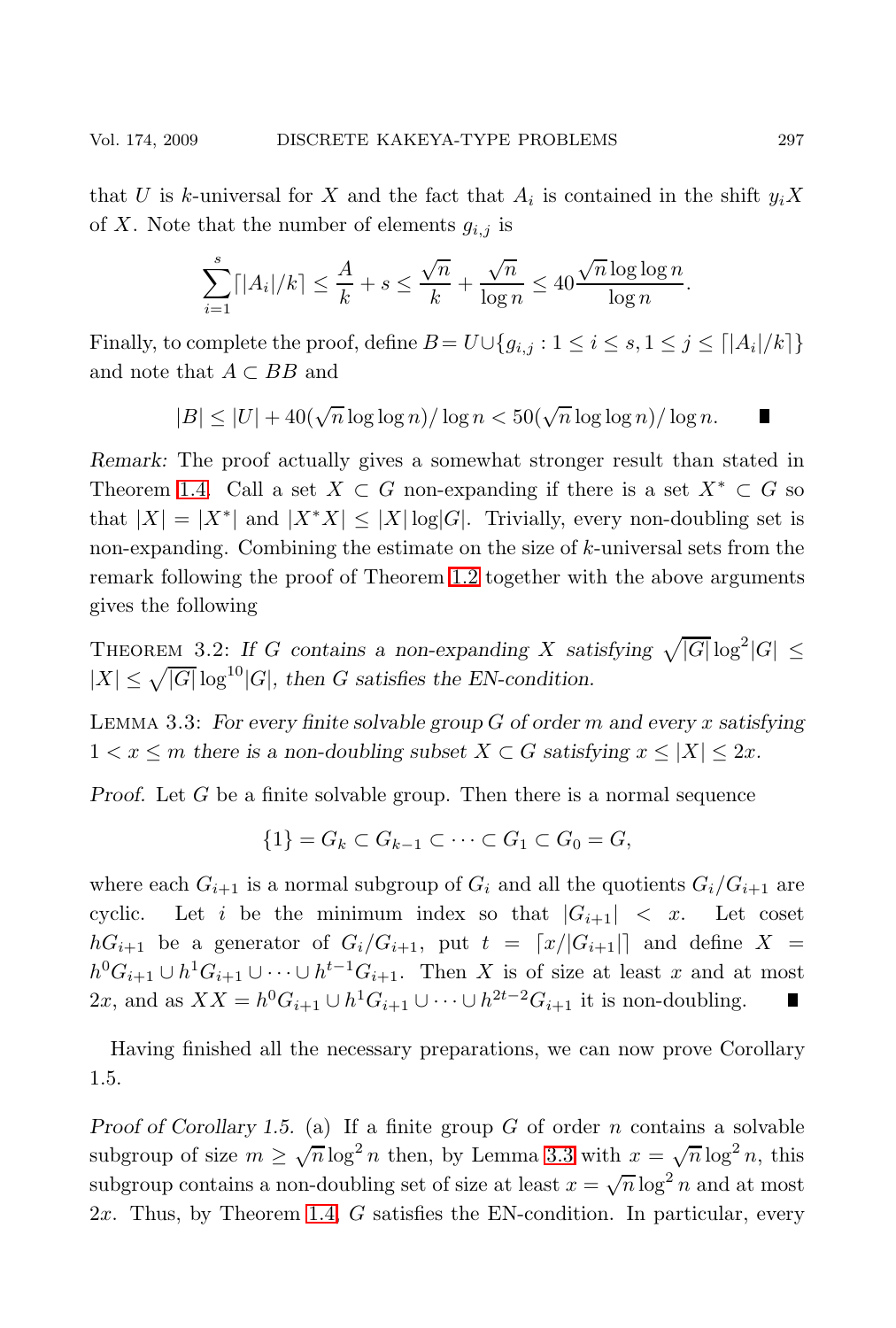finite solvable group satisfies this condition, and the assertion of part (a) follows, as every group of odd order is solvable, by the Feit–Thompson theorem [\[8\]](#page-16-7).

(b) Clearly  $S_n$  contains a subgroup isomorphic to  $S_m$  for all  $m < n$ . Since all ratios

$$
|S_{m+1}|/|S_m| = m + 1 \le n < \log^2(n!) = \log^2|S_n|,
$$

it is easy to see that  $G = S_n$  contains a subgroup whose size is between  $\sqrt{|G|} \log^2 |G|$  and  $\sqrt{|G|} \log^4 |G|$ . As every subgroup is non-doubling, the result now follows from Theorem [1.4.](#page-4-0)

Remark: Corollary 1.5 can be used to show that many additional finite groups satisfy the EN condition, as they contain large solvable subgroups. In particular, this holds for all linear groups, see [\[13\]](#page-16-8). It seems plausible that in fact every finite group satisfies the EN-condition.

### 4. Bases for powers

To show that there is no small basis for the set of d-th powers, we shall use estimates on the number of representations of a number as a sum of several d'th powers. We let  $P_d(n) = \{t^d : t = 1, \ldots, n\}$  be the set of the first n d'th powers.

Lemma 4.1: If the equation

<span id="page-13-0"></span>(3) 
$$
x_1^d - x_2^d + \dots + (-1)^{k+1} x_k^d = y
$$

has fewer than  $O(B^{\epsilon})$  solutions in distinct positive integers  $x_1, \ldots, x_k$  not exceeding B, then  $|A| = \Omega(n^{1-(1+\epsilon)/(k+1)})$  for any set A of positive integers for which  $P_d(n) \subset A + A$ .

*Proof.* Suppose A is an m-element set satisfying  $A + A \supset P_d(n)$ . Let G be a graph on the vertex set A in which for each element  $p \in P_d(n)$  we choose the lexicographically first pair of elements  $a, a' \in A$  whose sum is p and connect them by an edge. Clearly G contains exactly n edges. Let  $a, a' \in A$  be any two vertices of the graph. Let  $y = a + (-1)^{k-1}a'$ . Any path with distinct edges of length k between a and a' gives rise to a solution of  $(3)$ . Indeed if  $a =$  $a_0, a_1, \ldots, a_k = a'$ , then  $y = (a_0 + a_1) - (a_1 + a_2) + \cdots + (-1)^{k-1} (a_{k-1} + a_k)$  is an alternating sum of  $d'$ th powers. Since each path between  $a$  and  $a'$  corresponds to a different solution of  $(3)$ , it follows that every pair of vertices in G is connected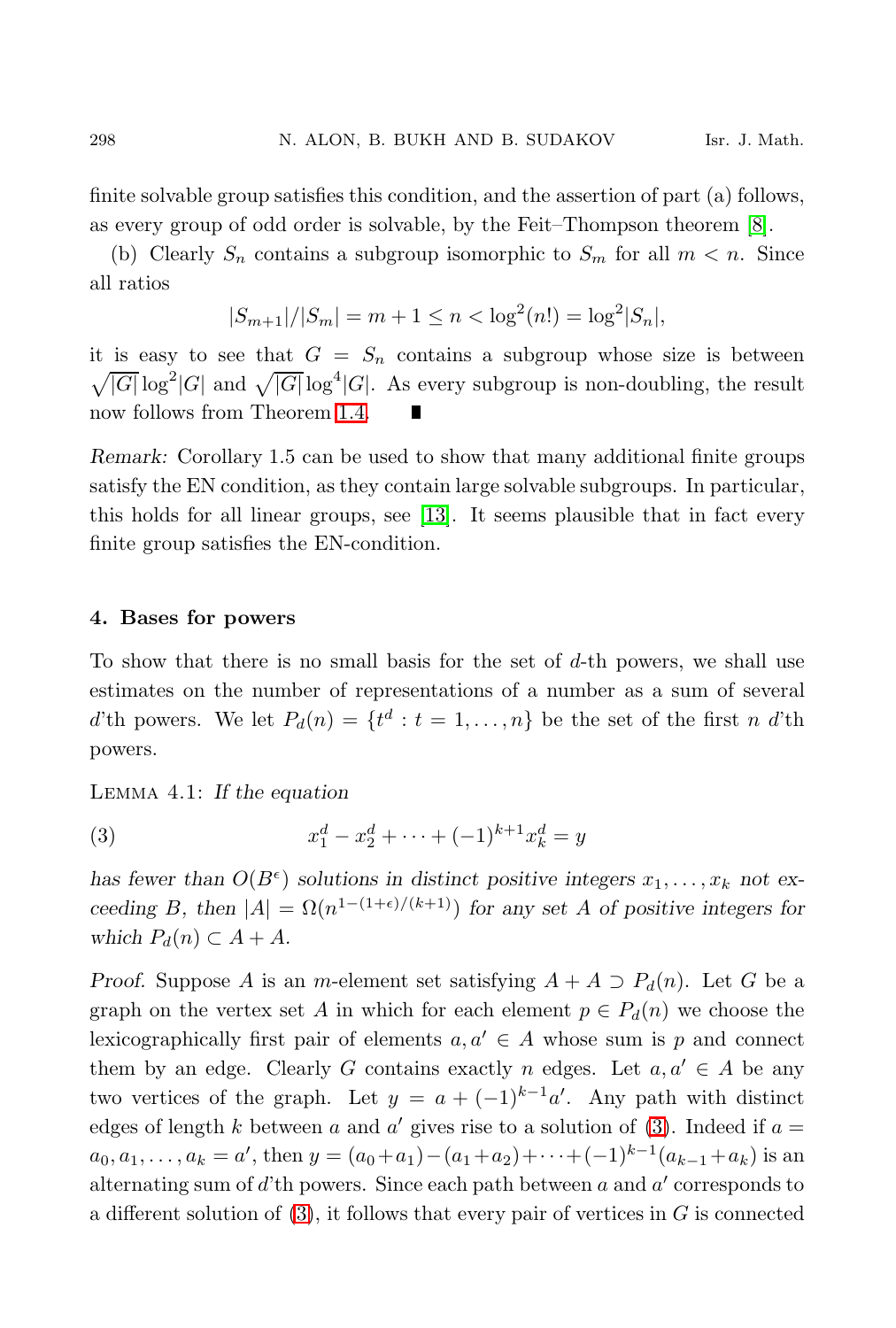by no more than  $O(n^{\epsilon})$  such paths of length k. As every graph on m vertices and n edges contains a non-empty subgraph with minimum degree at least  $n/m$ , the graph G contains such a subgraph<sup>[1](#page-14-0)</sup>, which we denote by  $G'$ . Let  $a \in V(G')$  be any vertex of that graph. Then there are more than  $((n/m)-k)^k$  paths of length  $k$  consisting of distinct edges originating from  $a$ . By the pigeonhole principle a fraction of  $1/m$  of them has the same endpoint. Thus  $((n/m) - k)^k \leq O(mn^{\epsilon})$ and the lemma follows.

To give a lower bound on the size of a basis for  $P_d(n)$  it therefore suffices to give good estimates on the number of solutions to [\(3\)](#page-13-0). Heath-Brown [\[11,](#page-16-9) Theorem 13] proved that for  $y \leq B^d$  the number of solutions to  $x_1^d + x_2^d + x_3^d =$ y in positive integers  $x_1, x_2, x_3$  is  $O(B^{2/\sqrt{d}+2/(d-1)+o(1)})$ . Inspection of the proof shows that it applies verbatim to yield the same bound on the number of solutions to  $(\pm 1)x_1^d + (\pm 1)x_2^d + (\pm 1)x_3^d = y$  in distinct positive integers  $x_1, x_2, x_3$ not exceeding B. This establishes Theorem [1.6.](#page-4-1)

## 5. Concluding remarks

The questions we consider in this paper are all special cases of the following general problem:

Universal set problem: Given a set  $X$ , a group  $G$  that acts on  $X$  and a family  $\mathcal{F} \subset 2^X$ , find the minimum possible size of a set U such that for every  $S \in \mathcal{F}$ there is a  $g \in G$  for which  $gS \subset U$ .

For example, Theorem 1.3 treats the case when  $X = G$ ,  $\mathcal{F} = \begin{pmatrix} G \\ k \end{pmatrix}$  and G acts on X by left multiplication. Bourgain's arithmetic version of the Kakeya problem is essentially the case  $X = \mathbb{Z}/p\mathbb{Z}$  where  $\mathcal F$  is the family of all k-term arithmetic progressions.

Another important special case of the above problem deals with universal graphs. For a family H of graphs, a graph  $\Gamma$  is H-universal if, for each  $H \in \mathcal{H}$ , the graph  $\Gamma$  contains a subgraph isomorphic to H. In our language it is the universal set problem for  $G = S_n$  and  $X = \binom{[n]}{2}$  with G acting on X by permuting the elements of  $[n]$ . The universal graph problem, which deals with

<span id="page-14-0"></span><sup>&</sup>lt;sup>1</sup> Indeed, removing vertices of degree less than  $n/m$  one by one increases the average degree of the remaining graph. Therefore the process terminates with a non-empty graph of minimum degree  $\geq n/m$ .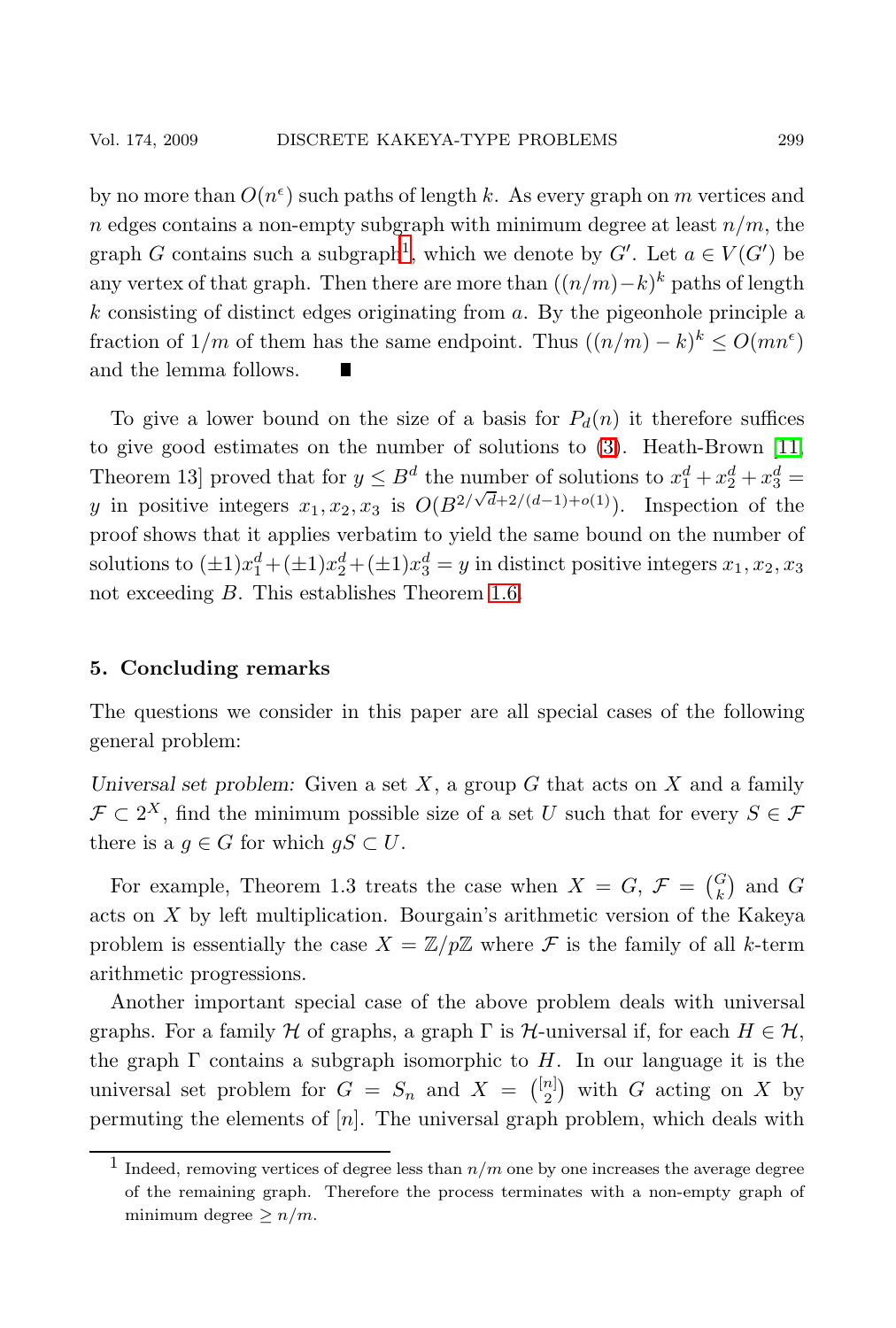the minimum possible number of edges in a graph that is universal for a given family, has been studied extensively for many classes of graphs  $H$ . For instance, if H is the family of all k-edge graphs, then the smallest  $H$ -universal graph is of size  $\Theta(k^2/\log^2 k)$  [\[3\]](#page-15-2). The problem has also been studied for other families of graphs, such as graphs of bounded degree, trees or planar graphs. The interested reader is referred to [\[3\]](#page-15-2), [\[4\]](#page-15-3) and the references therein.

Besides the Kakeya conjecture some other analogues of the universal set problem for infinite groups have been considered as well. For example, Haight [\[10\]](#page-16-10) constructed a set U of real numbers of zero Lebesgue measure that contains a translate of every countable set. The results in this paper can be adapted to construct a  $U \subset \mathbb{R}$  of Minkowski dimension  $1 - 1/k$  containing a translate of every k-element set.

The universal set problem is certainly hard in general. It would be interesting to find suitable general conditions under which it can be solved.

Acknowledgments. We thank Roger Heath-Brown, Per Salberger and Aner Shalev for helpful discussions.

NOTE ADDED IN PROOF. We have recently learned that Miklós Abért has also considered in  $[2]$  the question about small k-universal sets raised in the introduction, and proved a slightly weaker version of Theorem 1.2 for  $X = G$ , showing that for every finite group  $G$  and every integer k there is a k-universal set  $U$  satisfying  $|U| \le O(k|G|^{1-1/k} \log^{1/k}|G|)$ . We were also informed by Gergely Harcos that he can extend part (c) of Theorem 1.3 to solvable groups.

## References

<span id="page-15-1"></span>[1] Problems presented at the workshop on recent trends in additive combinatorics, American Institute of Mathematics, 2004,

<http://www.aimath.org/WWN/additivecomb/additivecomb.pdf>.

- <span id="page-15-4"></span>[2] M. Abert, Less than continuum many translates of a compact nullset may cover any infinite profinite group, preprint, 2008. <http://arxiv.org/abs/math/0703726>
- <span id="page-15-2"></span>[3] N. Alon and V. Asodi, Sparse universal graphs, Journal of Computational and Applied Mathematics 142 (2002), 1–11.
- <span id="page-15-3"></span>[4] N. Alon and M. Capalbo, Sparse universal graphs for bounded degree graphs, Random Structures and Algorithms 31 (2007), 123–133.
- <span id="page-15-0"></span>[5] J. Bourgain, On the dimension of Kakeya sets and related maximal inequalities, Geometric and Functional Analysis 9 (1999), 256–282.